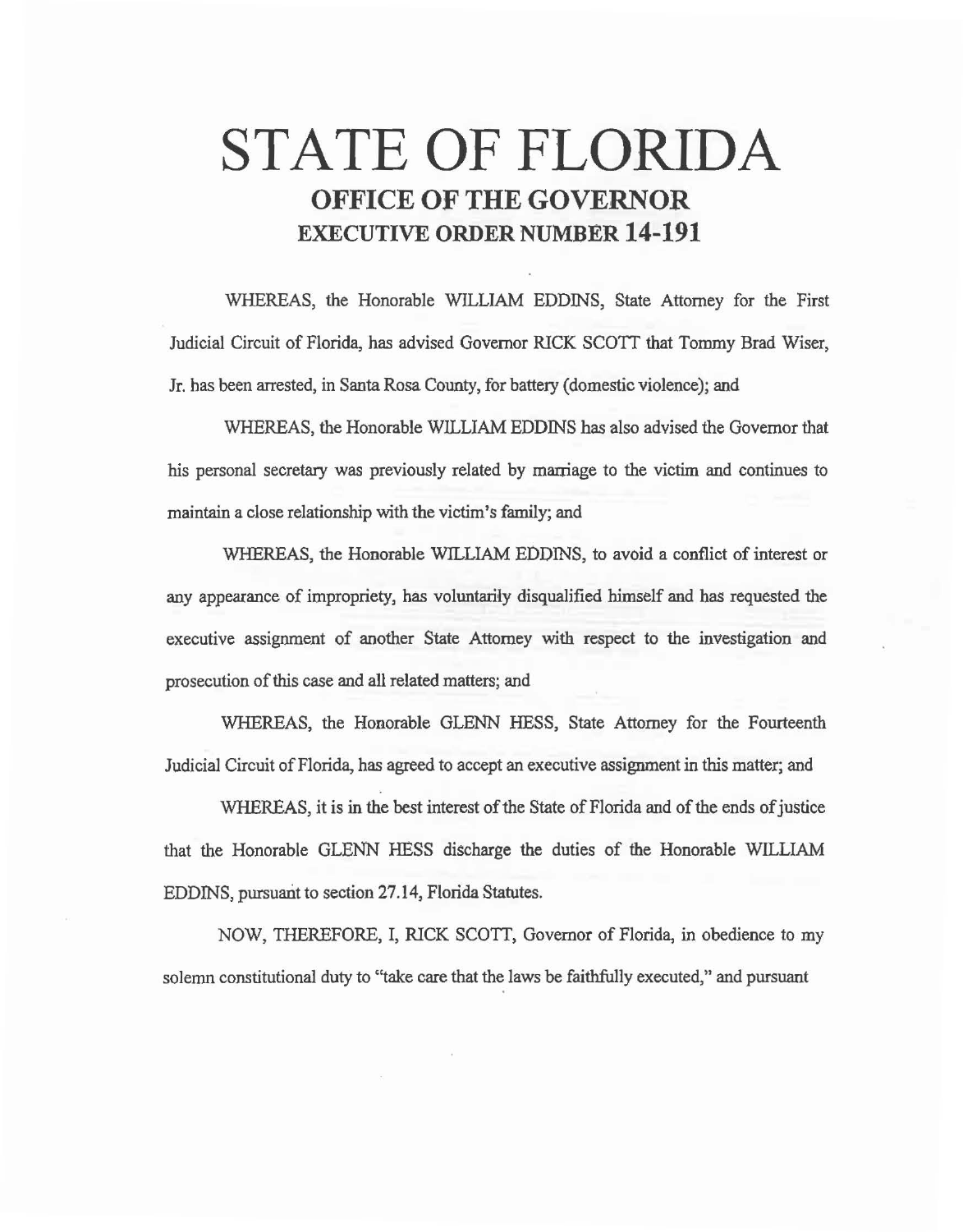to the Constitution and laws of the State of Florida, issue the following Executive Order, effective immediately:

## Section 1.

The Honorable GLENN HESS, State Attorney for the Fourteenth Judicial Circuit of Florida, referred to as the "Assigned State Attorney," is assigned to discharge the duties of the Honorable WILLIAM EDDINS, State Attorney for the First Judicial Circuit of Florida, as they relate to the investigation, prosecution and all matters related to Tommy Brad Wiser, Jr.

## Section 2.

The Assigned State Attorney or one or more Assistant State Attorneys and Investigators, who have been designated by the Assigned State Attorney, shall proceed immediately to the First Judicial Circuit of Florida, and are vested with the authority to perform the duties prescribed herein.

## Section 3.

All residents of the First Judicial Circuit are requested; and all public officials are directed, to cooperate and render whatever assistance is necessary to the Assigned State Attorney, so that justice may be served.

## Section 4.

The period of this Executive Assignment shall be for one (1) year, to and including June 11, 2015.